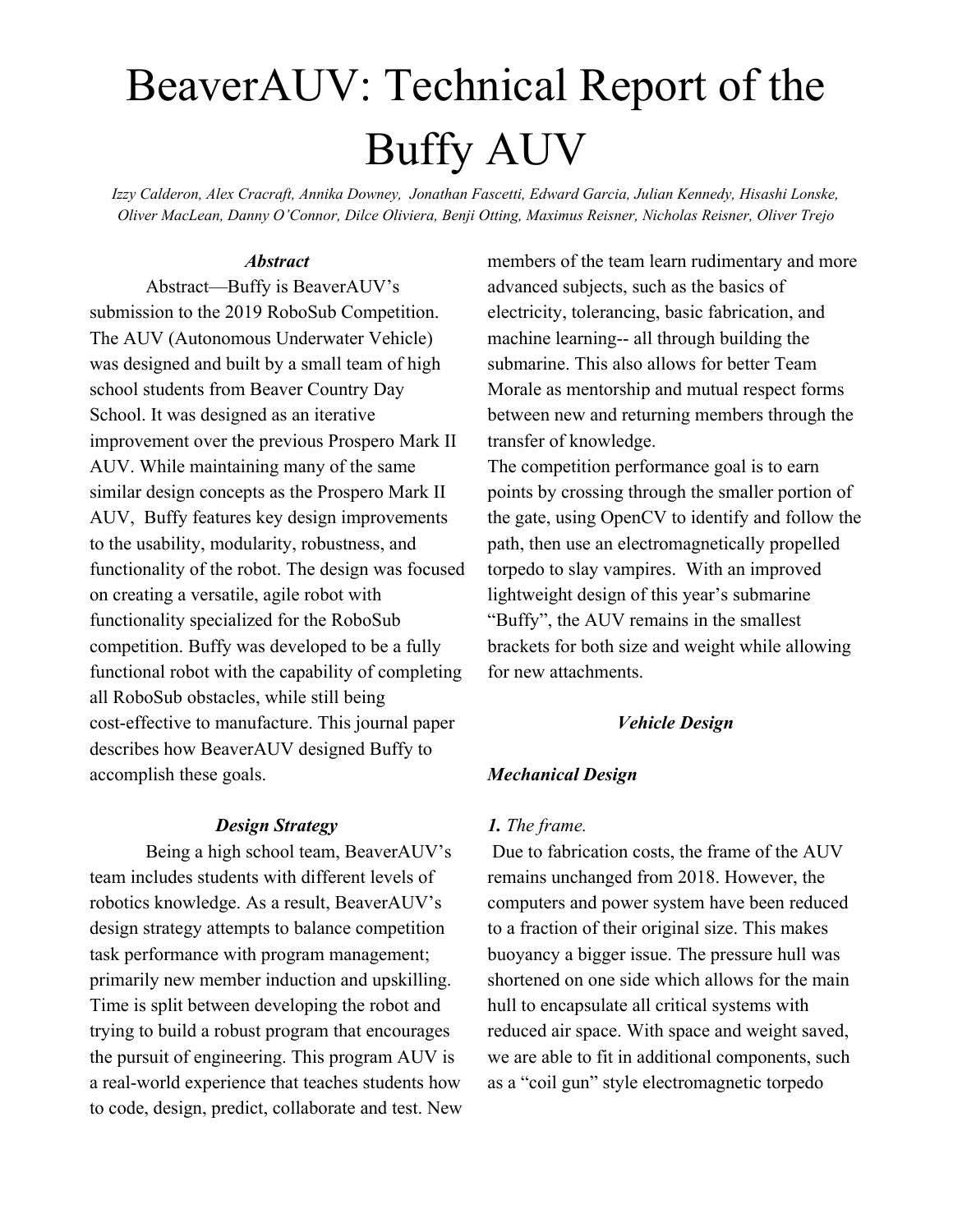launcher and a new camera that is in line with the central axis.



#### *2. Hulls & End Caps*

Two 7.5" ID x 8" OD acrylic tubes serve as Buffy's main hull. These tubes form axial O-ring seals with both the center console and two custom aluminum end caps. The end caps were designed to remain permanently in one side of each hull. The hull and end cap assemblies can be removed and replaced without disconnecting any electronics or removing any screws. This has proven to provide a drastic increase to usability.



### *3. The Central Hub*

*.* The machine revolves around a central hub manufactured out of machined aluminum pipes and blocks. Cost and manufacturing efficiency were of priority when deciding whether or not to make them ourselves or have them ordered. Sending them out for fabrication proved to be too costly. Instead, the AUV is comprised of stock components minimally machined, welded together.



#### *4. Electro-magnetic Torpedo Gun*

This year the team has taken on the challenge of creating a new system for the torpedo launch. Although most teams take a pneumatic approach of using pressurized air, we considered that design too big of a risk given the pressurized hull and end cap design. Alternatively, solenoids could be placed in the hull, however, any failure would result in the end caps being blown off and water flooding the hull causing catastrophic damage. Instead, an innovative system to electromagnetically propel the torpedo through a coilgun was designed. This allows complete avoidance of pneumatics, as well as allows the reuse of the electronic system, and takes advantage of the high current abilities of LiPo batteries. Magnets embedded in the torpedo interfere with the opposite magnetic field created by the current in the wires and propel it. Furthermore, we've embedded magnets into the torpedo by placing a ferrous material on the end of the coilgun, which makes sure the torpedo can be securely held in place while the AUV completes other tasks without the need for creating over-engineered retention systems with more room for error.

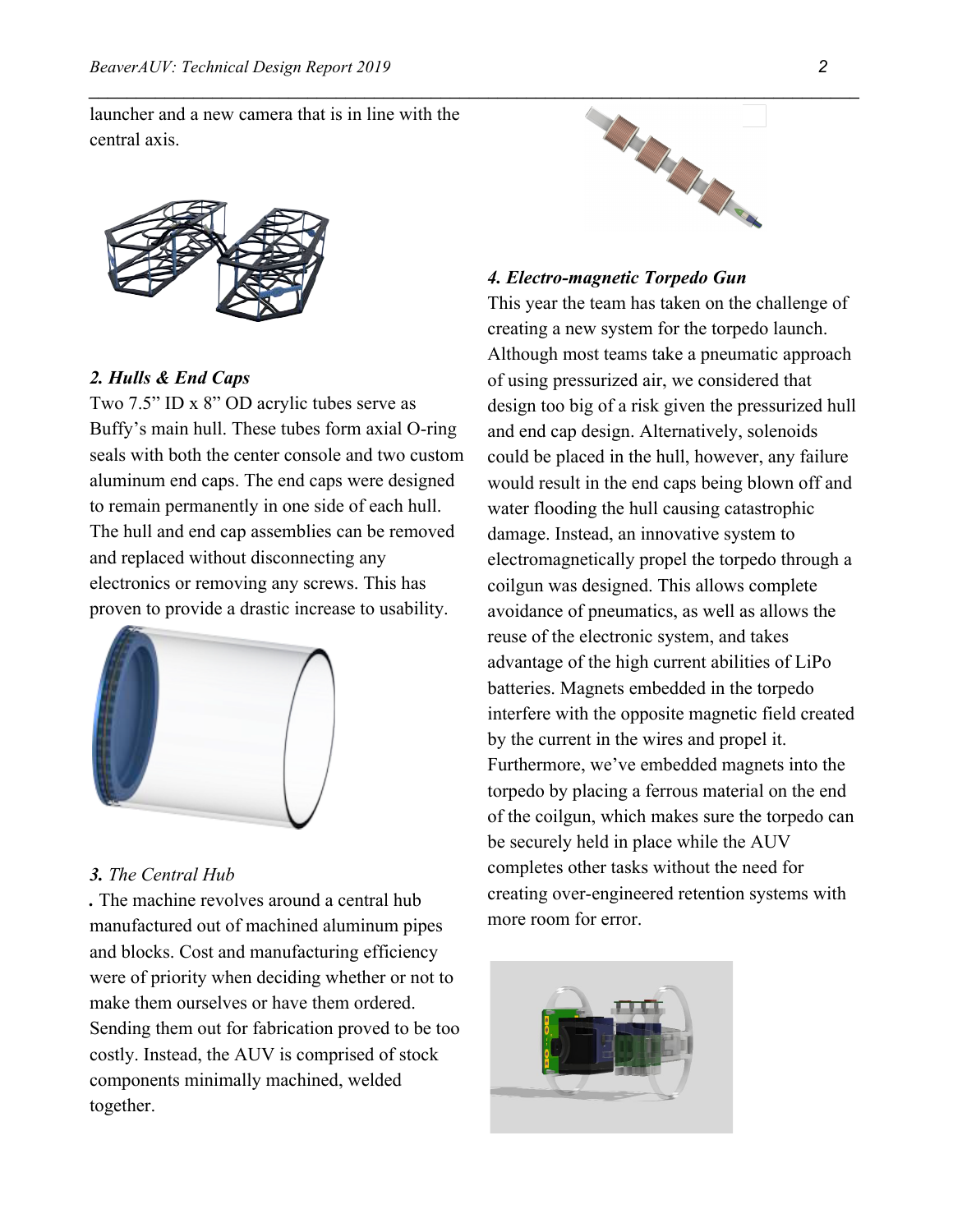#### *Electrical Design*

This year, the electrical system has been completely renovated. Bulky power regulators were replaced by a custom PCB, designed in house. ESC placement was redesigned to reduce space. This brings up a thermal concern, but in their new location, the ESCs sit next to the aluminum hull which is essentially a giant heatsink.

*\_\_\_\_\_\_\_\_\_\_\_\_\_\_\_\_\_\_\_\_\_\_\_\_\_\_\_\_\_\_\_\_\_\_\_\_\_\_\_\_\_\_\_\_\_\_\_\_\_\_\_\_\_\_\_\_\_\_\_\_\_\_\_\_\_\_\_\_\_\_\_\_\_\_\_\_\_\_\_\_\_*

The computers also went underwent a major redesign. Evolution to date includes the transfer from an entire desktop computer with a custom mount, to an NVIDIA Jetson TX2 with the default development board, to this year's design which is a Jetson TX2 with a custom carrier board. Each change reduced the size, weight, and power requirement (which was the main factor in downsizing the power regulator). Additionally, some of the other components such as the network switch and Raspberry Pi have been traded out for smaller, more efficient versions. To top it off, the actual chassis that holds them together was redesigned to essentially create a computer "sandwich" that efficiently holds all the components while giving the heat producing parts access to airflow and the aluminum hull heatsink.



*Software Design*

This year the code design features image recognition/object detection, re-vamped thruster control, a PID manager, a state machine run on Jetson, and ROS technology which allows for communication between different interfaces. This year's code uses OpenCV to recognize image geometry. A USB camera is used to collect image data, which is then run through OpenCV image filters that will then allow it to detect objects in the image. The focus of the filters is primarily based on the R and G channels because unlike blue, these colors do not blend in with the water. From there, the state machine deciphers where the object needs to be directed to next. The focus on the thruster control algorithm centers mostly around figuring out how to achieve the most efficient movement autonomously. The algorithms run on the NVIDIA Jetson TX2.Motor values are first sent to the Arduino Nano, which tells the ESCs what percentage to run the motors at, and finally, the data is transferred to the motors. This year's PID manager references the depth sensor and uses an I2C protocol through a Raspberry Pi. The use of ROS allows for communication to occur between interfaces and enable automation.

#### *Experimental Results*

This year experimental designs have been a key part of the process of preparing the AUV. These designs span all the way from switching to OpenCV to creating a new electromagnetic torpedo gun. The gun provides a way for Buffy to precisely control the projectile's velocity through using the micro-controller and is completely electronic. In theory, the torpedo launcher is very simple, one loop of the circuit only contains an LED, a coil, a transistor, a microcontroller, and a battery. The circuit works by opening the transistor and allowing the current to flow into the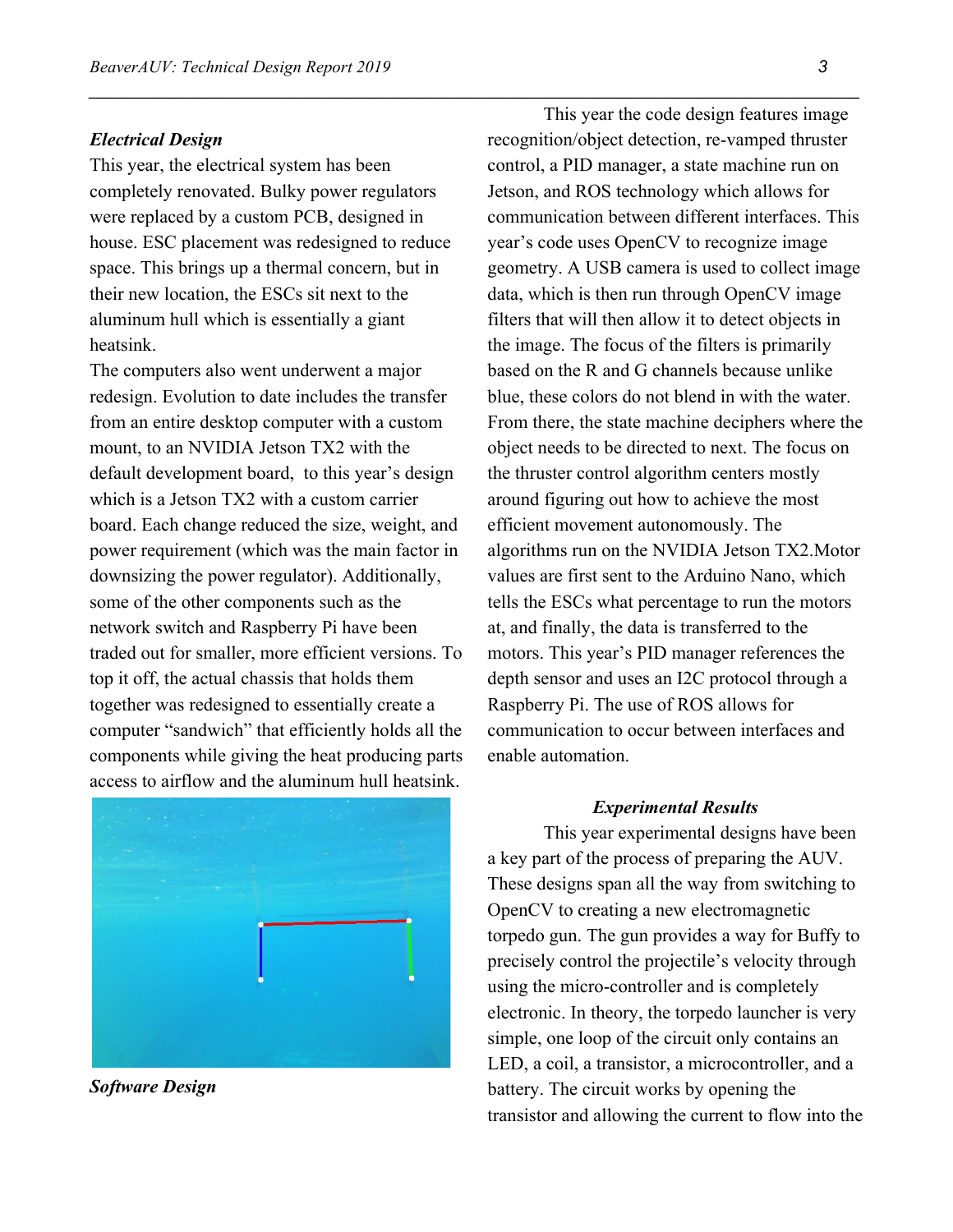coil, which creates a magnetic field, that can predict using the Right-Hand Rules, and then closing the transistor and have the remaining voltage drain in the LED. By using an Arduino Nano as the microcontroller the AUV is limited to using 12 coils at maximum (because there are only 12 ports), but it only needs to use around ten. The torpedo itself has magnets built into its hull and when the magnetic field is turned on it is propelled out of the barrel.

*\_\_\_\_\_\_\_\_\_\_\_\_\_\_\_\_\_\_\_\_\_\_\_\_\_\_\_\_\_\_\_\_\_\_\_\_\_\_\_\_\_\_\_\_\_\_\_\_\_\_\_\_\_\_\_\_\_\_\_\_\_\_\_\_\_\_\_\_\_\_\_\_\_\_\_\_\_\_\_\_\_*

Buffy also features ROV mode which allows it to be controlled manually via a joystick for experimental testing.

#### *Acknowledgments*

BeaverAUV would like to thank Jayne Everson, Zoz Brooks, and Sam Reich, the team's faculty advisors, for their continued, dedicated support of the project. The authors would also like to thank Peter Hutton, Head of School, Beaver Country Day School for facilitating and funding the project. The team also thanks Seth Isaacson (current member of the Harvey Mudd team) for all of his years of leadership in past competitions.

Several sponsors contributed to the BeaverAUV team. The team would like to thank BlueRobotics, MathWorks, Nvidia, Connect Tech Inc., and VectorNav for all of their support and kind donations which have helped to advance the functionality of the AUV.

#### *References*

[1] Eduard Hiti. "Macho - C++ Machine Objects". In: (2007). [2] Shaoqing Ren et al. "Faster R-CNN: Towards Real-Time Object Detection with Region Proposal Networks". In: (2015)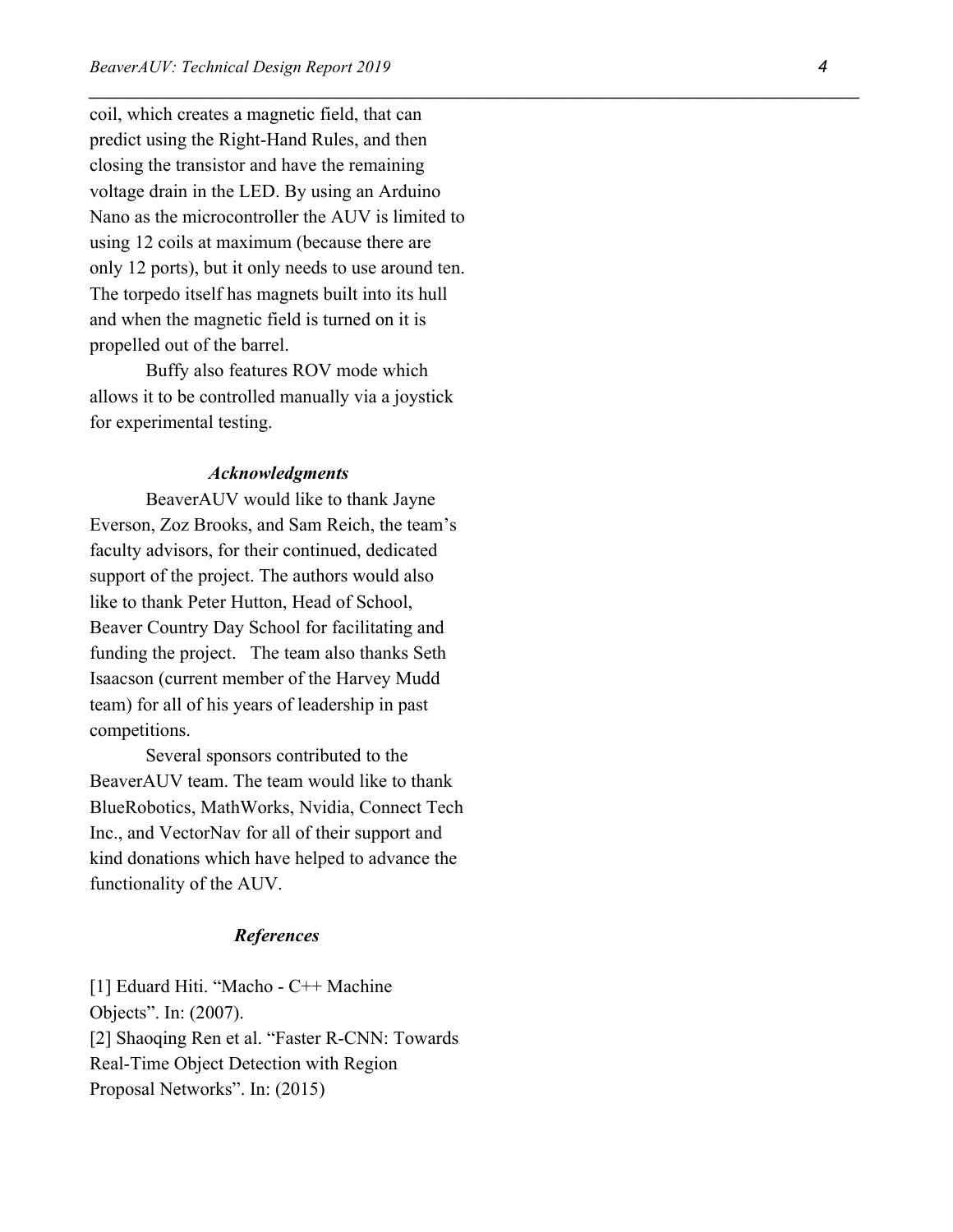## *APPENDIX A: Expectations*

| <b>Subjective Measures</b>                              |                                      |          |                             |
|---------------------------------------------------------|--------------------------------------|----------|-----------------------------|
|                                                         |                                      | Expected |                             |
|                                                         | <b>Maximum Points</b>                |          | <b>Points Points Scored</b> |
| Utility of team website                                 | 50                                   | 40       |                             |
| Technical Merit (from journal paper)                    | 150                                  | 130      |                             |
| Written Style (from journal paper)                      | 50                                   | 40       |                             |
| Capability for Autonomous Behavior (static<br>judging)  | 100                                  | 70       |                             |
| Creativity in System Design (static judging)            | 100                                  | 80       |                             |
| Team Uniform (static judging)                           | 10                                   | 8        |                             |
| <b>Team Video</b>                                       | 50                                   | 38       |                             |
| Pre-Qualifying Video                                    | 100                                  | 0        |                             |
| Discretionary points (static judging)                   | 40                                   | 15       |                             |
| Total                                                   | 650                                  | 421      |                             |
|                                                         |                                      |          |                             |
| <b>Performance Measures</b>                             |                                      |          |                             |
|                                                         | <b>Maximum Points</b>                | Expected | <b>Points Points Scored</b> |
| Weight                                                  | See Table 1 / Vehicle                | 42       |                             |
| Marker/Torpedo overweight or size by <10%               | minus 500 / marker                   | 0        |                             |
| Gate: Pass through                                      | 100                                  | 100      |                             |
| Gate: Maintain fixed heading                            | 150                                  | 150      |                             |
| Gate: Coin Flip                                         | 300                                  | 300      |                             |
| Gate: Pass through 60% section                          | 200                                  | 0        |                             |
| Gate: Pass through 40% section                          | 400                                  | 400      |                             |
| Gate: Style                                             | +100 (800 max)                       | 100      |                             |
| Collect Pickup: Crucifix, Garlic                        | 400 / object                         | 0        |                             |
| Follow the "Path" (2 total)                             | 100 / segment                        | 200      |                             |
| Slay Vampires: Any, Called                              | 300, 600                             | 0        |                             |
| Drop Garlic: Open, Closed                               | 700, 1000 / marker (2 +<br>pickup)   | 0        |                             |
| Drop Garlic: Move Arm                                   | 400                                  | 0        |                             |
| Stake through Heart: Open Oval, Cover Oval,<br>Sm Heart | 800, 1000, 1200 / torpedo<br>(max 2) | 0        |                             |
| Stake through Heart: Move lever                         | 400                                  | 0        |                             |

*\_\_\_\_\_\_\_\_\_\_\_\_\_\_\_\_\_\_\_\_\_\_\_\_\_\_\_\_\_\_\_\_\_\_\_\_\_\_\_\_\_\_\_\_\_\_\_\_\_\_\_\_\_\_\_\_\_\_\_\_\_\_\_\_\_\_\_\_\_\_\_\_\_\_\_\_\_\_\_\_\_*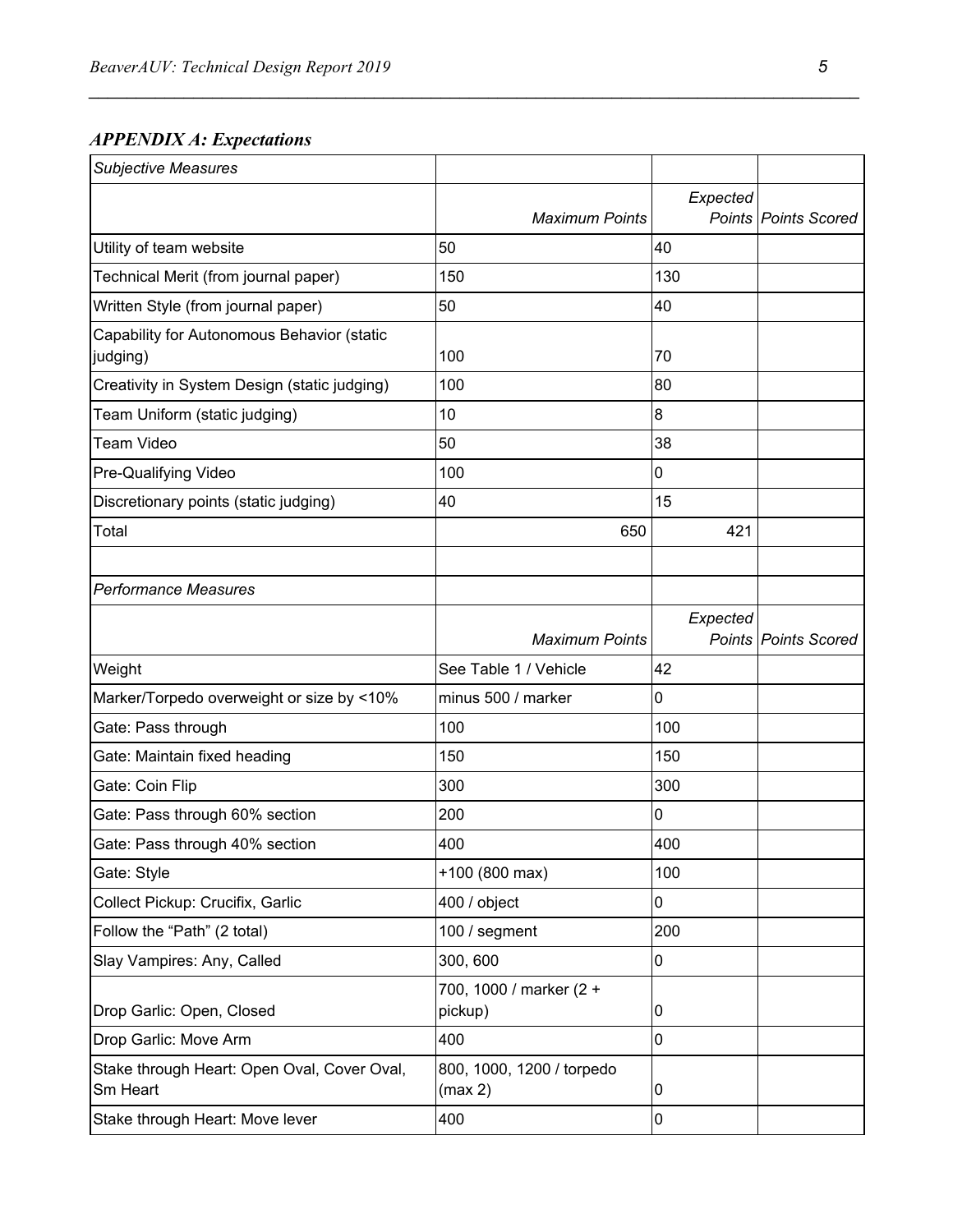| Stake through Heart: Bonus - Cover Oval, Sm<br>Heart | 500                          | υ    |  |
|------------------------------------------------------|------------------------------|------|--|
|                                                      |                              |      |  |
| Expose to Sunlight: Surface in Area                  | 1000                         |      |  |
| Expose to Sunlight: Surface with object              | 400 / object                 |      |  |
| Expose to Sunlight: Open coffin                      | 400                          |      |  |
| Expose to Sunlight: Drop Pickup                      | 200 / object (Crucifix only) | 10   |  |
| Random Pinger first task                             | 500                          |      |  |
| Random Pinger second task                            | 1500                         |      |  |
| Inter-vehicle Communication                          | 1000                         |      |  |
| Finish the mission with T minutes (whole +           |                              |      |  |
| factional)                                           | Tx1000                       |      |  |
| Total                                                |                              | 1292 |  |

*\_\_\_\_\_\_\_\_\_\_\_\_\_\_\_\_\_\_\_\_\_\_\_\_\_\_\_\_\_\_\_\_\_\_\_\_\_\_\_\_\_\_\_\_\_\_\_\_\_\_\_\_\_\_\_\_\_\_\_\_\_\_\_\_\_\_\_\_\_\_\_\_\_\_\_\_\_\_\_\_\_*

# *APPENDIX B: Components*

| Component                 | Vendor               | Model/Type   | <b>Specs</b>                                                          | Cost (if<br>new)    |
|---------------------------|----------------------|--------------|-----------------------------------------------------------------------|---------------------|
| <b>Buoyancy Control</b>   | Made in Shop         | n/a          | Custom                                                                | n/a                 |
| Frame                     | Local Maker          | n/a          | aluminum                                                              | In Kind<br>Donation |
| <b>Waterproof Housing</b> | Acrylic Tube         | n/a          | acrylic                                                               | \$200               |
| Waterproof<br>Connectors  | <b>Blue Robotics</b> | M10          | Cable Penetrator for 4-5mm<br>Cable                                   | \$4                 |
| <b>Thrusters</b>          | <b>Blue Robotics</b> | T100, T200   | <b>Brushless and Thruster</b>                                         | \$119/\$169         |
| <b>Motor Control</b>      | <b>Blue Robotics</b> | <b>ESCs</b>  | included                                                              | included            |
| <b>High Level Control</b> | BeaverAUV            | custom       | R Linear Least Square PID                                             | n/a                 |
| Propellers                | n/a                  | n/a          | n/a                                                                   | n/a                 |
|                           |                      |              |                                                                       |                     |
| <b>Battery</b>            | Hobby King           | Turnigy      | 16000MAH 4S 12C                                                       | \$137.92            |
| Converter                 | Seacon               | unknown      | wet/dry connector                                                     | \$50                |
| Regulator                 | SynQor               | NQ20x20QGx40 | 20V ib 20 V out 40 A                                                  |                     |
|                           |                      |              |                                                                       |                     |
|                           |                      |              | Dual-Core NVIDIA Denver 2<br>64-Bit CPU<br>Quad-Core ARM® Cortex®-A57 |                     |
| <b>CPU</b>                | Nvidia               | Jetson TX2   | <b>MPCore</b>                                                         | \$299               |